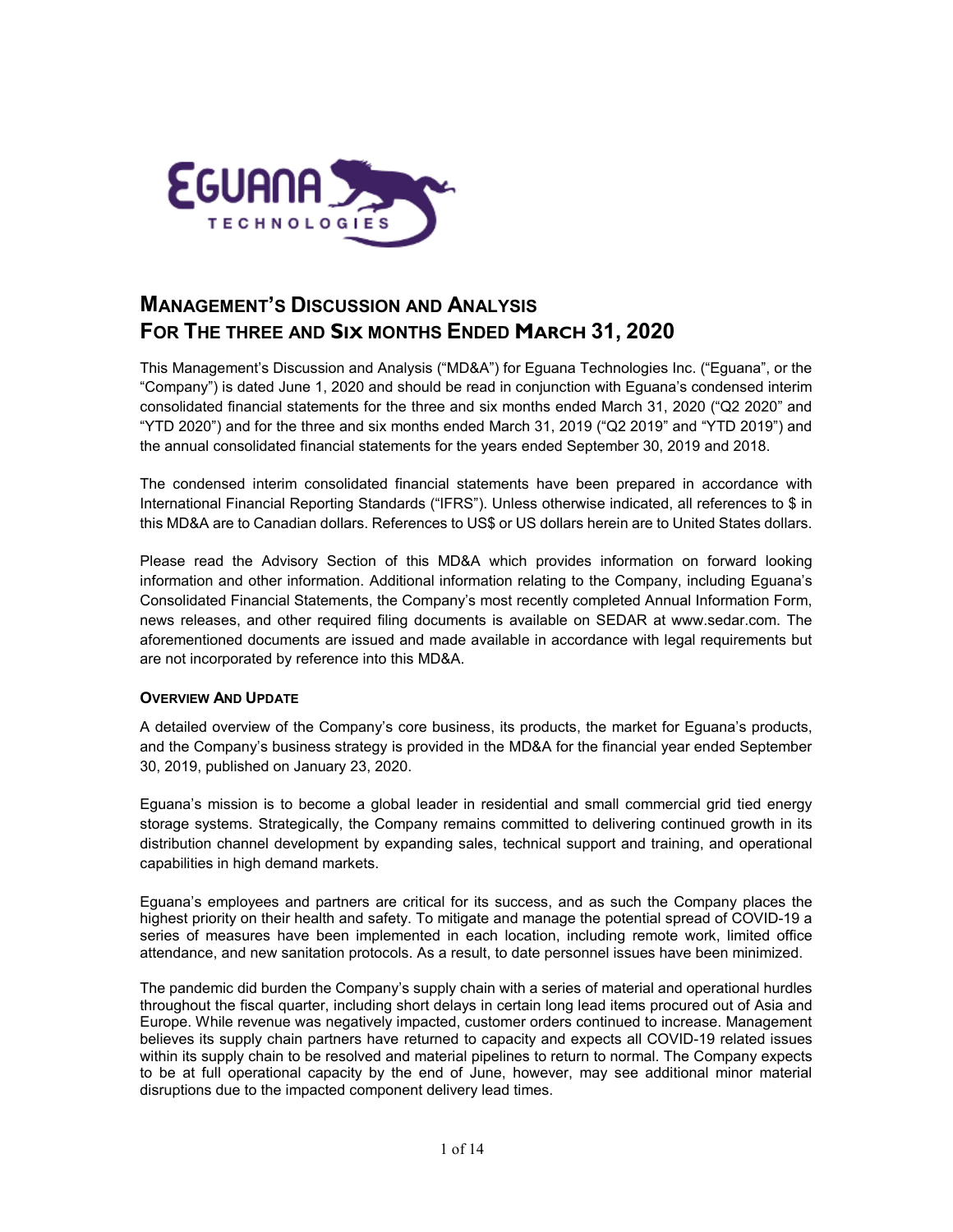In the United States the Company remained focused on dealer growth and distribution partnerships, primarily in California, which remains the fastest growing residential storage sector in the country. Initial stocking units were shipped to CED Greentech branches, and further growth is expected as the Company continues to increase its Eguana trained dealers in the state. Hawaii installations continued through the pandemic as new orders were received with the expectation that the state will follow prior year market patterns of month over month growth into the end of the calendar year.

Eguana completed a software integration with its Evolve product as part of a previously announced development contract with the Itochu Corporation. The residential product, which will go into field trials in July, is geared for virtual power plant and residential fleet aggregation projects. Post successful trials, the product will roll out in the United States followed by Australia.

Social distancing protocols in Europe reduced installation teams to a maximum of two people. Eguana partner Hanwha QCells ("QCells") was able to utilize the compact size of the Enduro, which was designed for single person installation in under one hour, to adhere to the COVID-19 safety guidelines and maintain installation capacity. Contract manufacturing transition was also completed for the Enduro, with fully integrated systems manufactured and shipped from Italy in the second quarter. With QCells providing system financing to its customers, Eguana expects to see continued volume increases quarter over quarter.

Due to the uncertainty created by COVID-19 with respect to material availability and logistics the Company rerouted materials originally destined for Australia to North America to further mitigate risk. This resulted in a short term shipment pause within the Australian market. Taking Australia's successful management of the virus in hand, which has greatly reduced risk, the Company has reengaged its supply chain and currently has materials in transit to its facility in Adelaide for immediate fulfillment of backorders. Australia maintains one of the highest rooftop solar adoption markets and the Company will continue to build out its dealer network following its United States business model.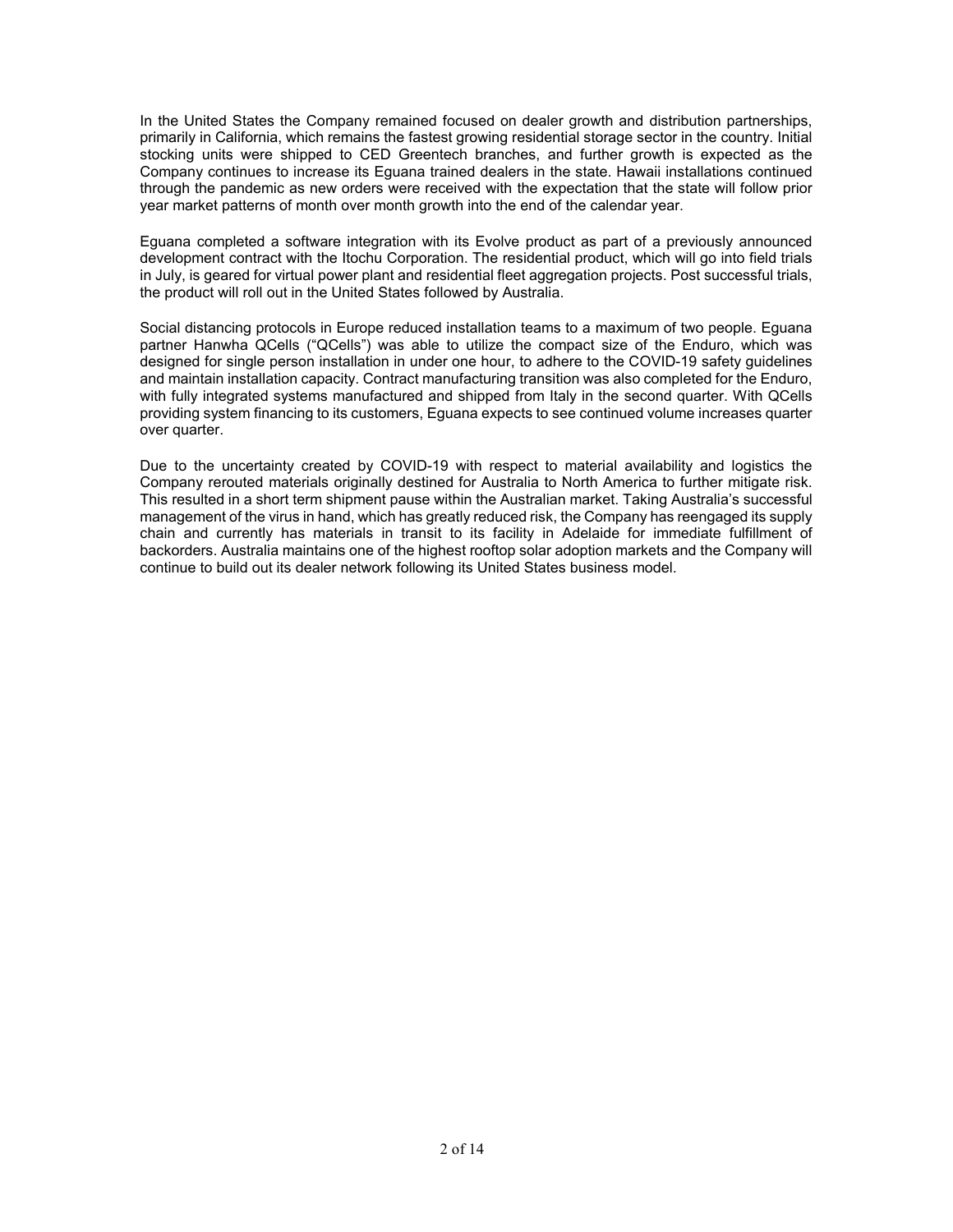## **Q2 2020 OPERATING RESULTS**

|                                            | Q2 2020       | Q2 2019       | <b>YTD 2020</b> | YTD 2019    |
|--------------------------------------------|---------------|---------------|-----------------|-------------|
| Sales and engineering services             | 1,638,778     | 973,140       | 4,440,939       | 1,827,787   |
| Cost of goods sold                         | 1,432,401     | 905,370       | 3,819,874       | 1,662,999   |
| Gross margin                               | 206,377       | 67,770        | 621,065         | 164,788     |
|                                            |               |               |                 |             |
| Expenses                                   |               |               |                 |             |
| General and administrative                 | 450,026       | 764,744       | 979,545         | 1,308,262   |
| Selling and marketing                      | 524,651       | 752,186       | 1,065,403       | 1,482,874   |
| Product research and development           | 190,693       | 274,316       | 408,075         | 514,246     |
| Operations                                 | 168,173       | 193,682       | 435,595         | 380,665     |
|                                            | 1,333,543     | 1,984,928     | 2,888,618       | 3,686,047   |
| Loss before undernoted items               | (1, 127, 166) | (1, 917, 158) | (2, 267, 553)   | (3,521,259) |
| Financing costs                            | (864, 862)    | (350, 526)    | (1, 351, 213)   | (669, 052)  |
| Unrealized foreign exchange (loss)<br>gain | (458, 855)    | 105,952       | (418, 219)      | (93, 898)   |
| Other income                               | $\mathbf{2}$  | 1,294         | 3               | 1,304       |
| <b>Net loss</b>                            | (2,450,881)   | (2, 160, 438) | (4,036,982)     | (4,282,905) |
|                                            |               |               |                 |             |

The following table sets forth a summary of the results of operations for the three and six months ended March 31, 2020 and 2019.

# *Sales and engineering services*

The Company's revenue is derived from the sale of energy storage systems. The systems come in multiple size configurations to meet individual customer and regional requirements and are branded as the Evolve, the Enduro, and the Elevate. Each system maintains approximately 90% bill of material consistency through the electronics topology, which is where many of the Company's proprietary patents reside. Each system is capable of performing customer and grid related services including solar selfconsumption and back-up power functionality along with a suite of grid services including frequency and voltage control, and VPP's. The Company's customer base is addressed primarily through global distributors and large installers, who in turn market and sell systems to their customer base. Through a series of online and in person training programs, Eguana ensures that its customers are appropriately educated and trained on product features and installation best practices prior to sales, as all installation, maintenance and subscriptions are the responsibility of the distributor or installer.

For the three-month period ended March 31, 2020, product sales were \$1,319,781, representing a 35.6% increase over product sales of \$973,140 for the same period in 2019. For the six-month period ended March 31, 2020, product sales were \$3,704,580, a 102.7% increase the same period in 2019, and representing the highest first half revenue in the Company's history. The sales increase was as result of consistent order growth and market share, and the associated distribution and sales partnerships.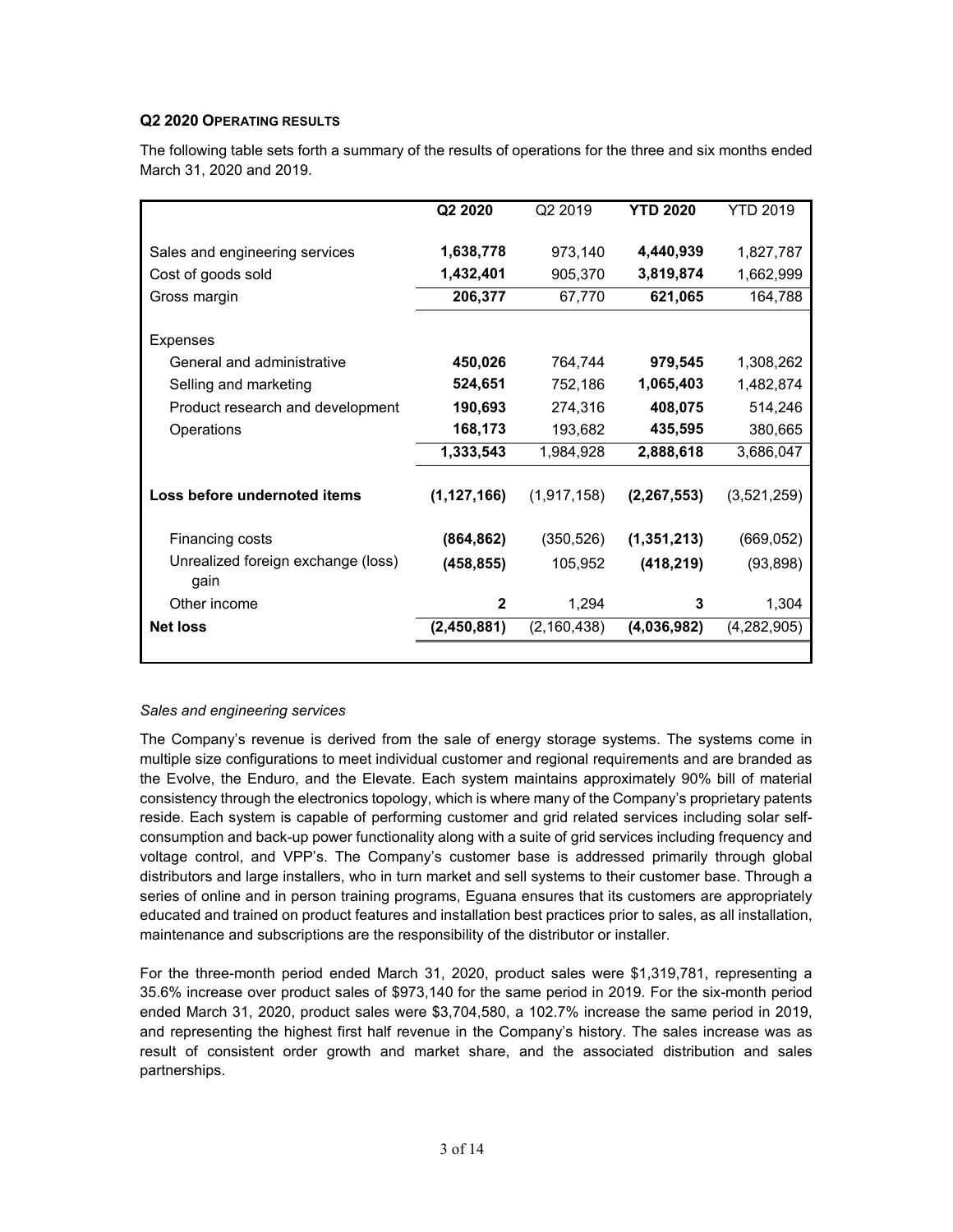Sales of engineering service was \$318,997 and \$736,359 for the three and six months periods ending March 31, 2020, respectfully, compared to \$nil for Q2 2019. The increase in engineering services was due to work performed to date for a new development contract, which began in the first quarter of 2020, whereby the Company was awarded a total of USD \$764,000 to develop and certify proprietary residential storage systems for its partner to distribute through sales channels across global markets.

The Company does expect to continue to see quarterly fluctuations in revenues generated from the Company's various markets, sales regions and sales channels due to variability associated with the timing of customer purchase decisions as well as the global impact with supply and demand as a result of the COVID-19 pandemic.

## *Gross margin*

For the three months ended March 31, 2020, product sales resulted in a gross margin of 0.2% or \$3,054 as compared to a gross margin on product sales of 7.0% or \$67,770 in Q2 2019. Energy storage system gross margins were negatively impacted due to supply plan adjustments required to adjust for the COVID-19 pandemic. The Company assessed the supply chain risks and took the decision to reroute materials to its Calgary headquarters given the uncertainty associated with the logistical capability in China and Italy. This increased logistical and expediting costs, however allowed the Company to continue producing product for its customers. Additionally, gross margin was impacted by a mix change with the addition of European shipments of its Enduro product, which currently carries a lower gross margin relative to its Evolve and Elevate products.

Gross margins for energy storage systems were 1.0% or \$37,448 for the six months ended March 31, 2020. Energy storage system gross margins for the same period in 2019 were \$164,788 or 9.0%.

The COVID-19 pandemic has created unprecedented risks in the global supply chain caused by lockdowns throughout many countries, including some of whose industries are part of Eguana's supply chain. Eguana notes there is a risk of the component costs increasing due to these unprecedented supply constraints and expected increases in shipping lane and logistics costs. As a result, there remains an inherent risk to realizing the Company's gross margin improvement plans in the short term. Cost reduction activities as well as North American and Australian products transition to contract manufacturing continues however with the expectation to improve gross margins.

Engineering services contributed \$203,323 to the margin in Q2 2020 and \$583,617 for the six months ended March 31, 2020 for services provided to a partner to develop and certify proprietary residential storage system. There were no engineering services in 2019.

#### *Expenses*

Operating costs for the three months ended March 31, 2020 were \$1,333,543, down \$651,385 from the same period in 2019.

• General and administrative expenses ("G&A") decreased by \$314,718 in Q2 2020 as compared to Q2 2019. The decrease in G&A cost can primarily be attributed to reduced legal costs as Q2 2019 saw an increase associated with the ongoing German legal dispute for the cancellation of a supply agreement. Additionally, Q2 2020 saw a decrease in share-based compensation expense with 8,512,316 options outstanding, as compared to 10,382,316 for the same period in 2019, as well as the impact of older option vesting periods expiring.

G&A expenses consist primarily of salaries (including the value of stock options for all employees), employee benefits and overhead expenses that are not otherwise allocated to other categories, occupancy, all professional fees, investor relations costs, travel costs, realized foreign exchange gains and losses and amortization.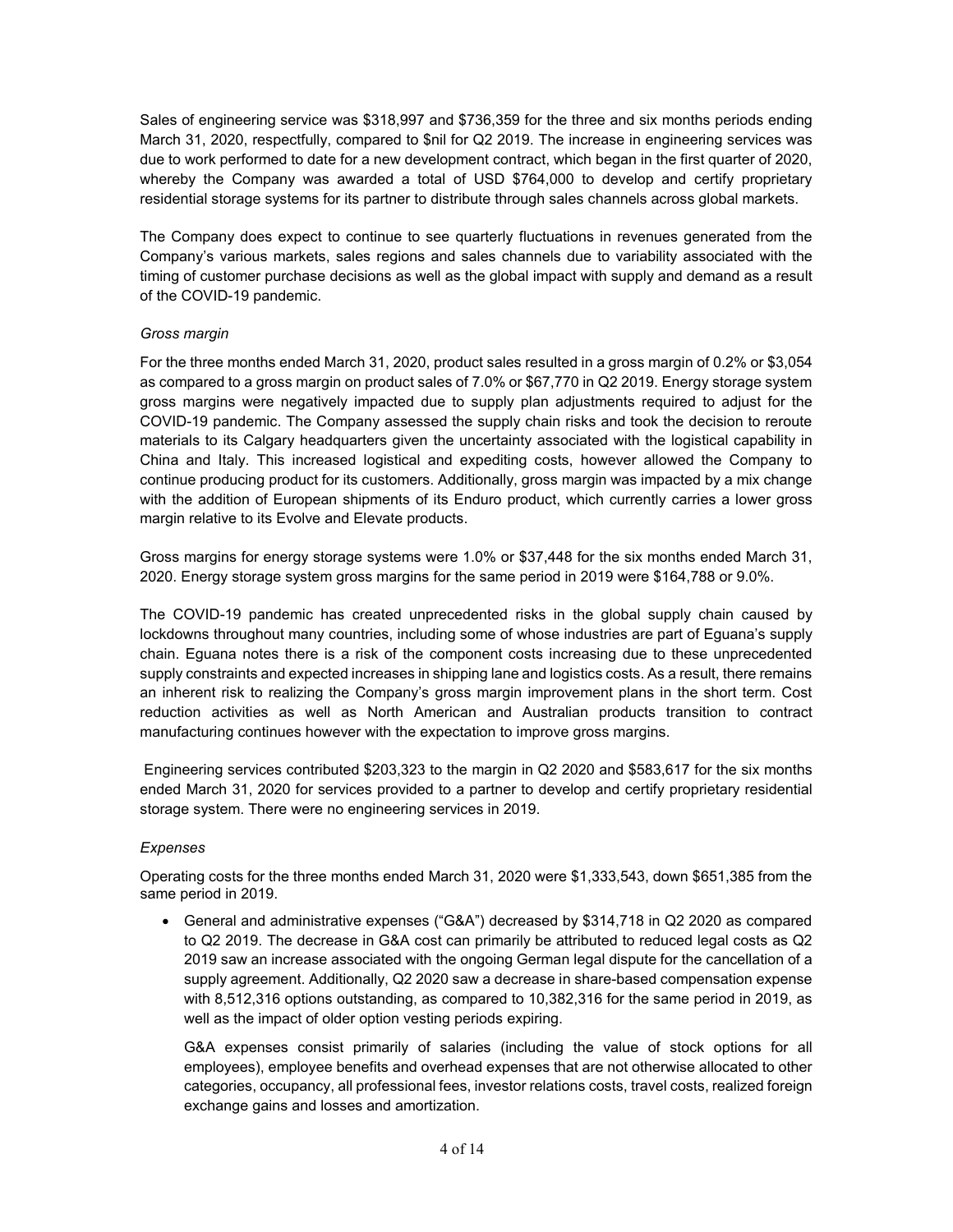• Selling and marketing costs in Q2 2020 decreased \$227,535 as compared to Q2 2019. This decrease is primarily due to the reduction in advertising and trade show costs associated with global restrictions from COVID-19. Additionally, Q2 2019 included non-reoccurring costs associated with setting up the Australian and German offices which resulted in higher travel, advertising, and consulting costs compared to Q2 2020.

Included in these costs are salaries and benefits of personnel employed in marketing and customer account relationships, travel, costs of trade shows, ands portions of the Executive Vice President's ("EVP") and the Chief Executive Officer's ("CEO") compensation that relate to business development.

• Product research and development costs in Q2 2020 decreased \$83,623 as compared to Q2 2019. This decrease is due to staff salary allocation to costs of goods sold for time spent on the new engineering development contract.

Included in product research and development are costs associated prototype development and certification, market analysis in support of new product definition, salaries and benefits of the engineering group, and a portion of the EVP compensation.

• Operations costs in Q2 2020 remained relatively consistent with costs from the same period in 2019.

Operations costs include salaries and benefits of employees directly allocated to this function and overhead cost allocations to support the operations personal.

Operating costs for the six months ended March 31, 2020 were \$2,888,618 down from \$3,686,047 for the six months ended March 31, 2019.

- G&A expenses ("G&A") decreased by \$328,717 for the six months ended 2020. The decrease in G&A cost can primarily be attributed to the reduced legal costs associated with the ongoing legal dispute in Germany, as well as a reduction in share-based payments. Consultants costs associated with the setup of new foreign operations were also reduced. These reductions are offset slightly by increases in salaries due added positions associated with the growth of the Company.
- Selling and marketing for the six months ended March 31, 2020 decreased by \$417,471 as compared to the six months ended March 31, 2019. This decrease is due to the non-reoccurring costs associated with the setting up of the Australian and German offices in the first half of 2019, as well as a reduction in tradeshow costs due to the global COVID-19 restrictions.
- Product research and development costs decreased by \$106,171 for the six months ended 2020. This decrease is due to staff salary allocation to costs of goods sold for time spent on the new engineering development contract.
- Operating costs remained relatively consistent with costs from the same period in 2019.

#### *Financing Costs*

Financing costs in Q2 2020 were up \$514,336 as compared to Q2 2019. Approximately \$80,000 of the increase is due to the accretion of the preferred shares financing, which commenced halfway through Q2 2019, while \$229,000 of the increase is due to the accretion of convertible debentures issued in the second half of fiscal 2019. The change in fair value associated with the derivative liability accounted for \$109,000 of the increase and was due primarily to the weakening of the US Dollar.

Financing costs for the six month period ended March 31, 2020 were \$682,161 higher than the same period in 2019 due primarily to the addition of the convertible debenture accretion in Q3 and Q4 2019, as well as Q2 2020, as well as a full six months of preferred share accretion for YTD 2020. This increase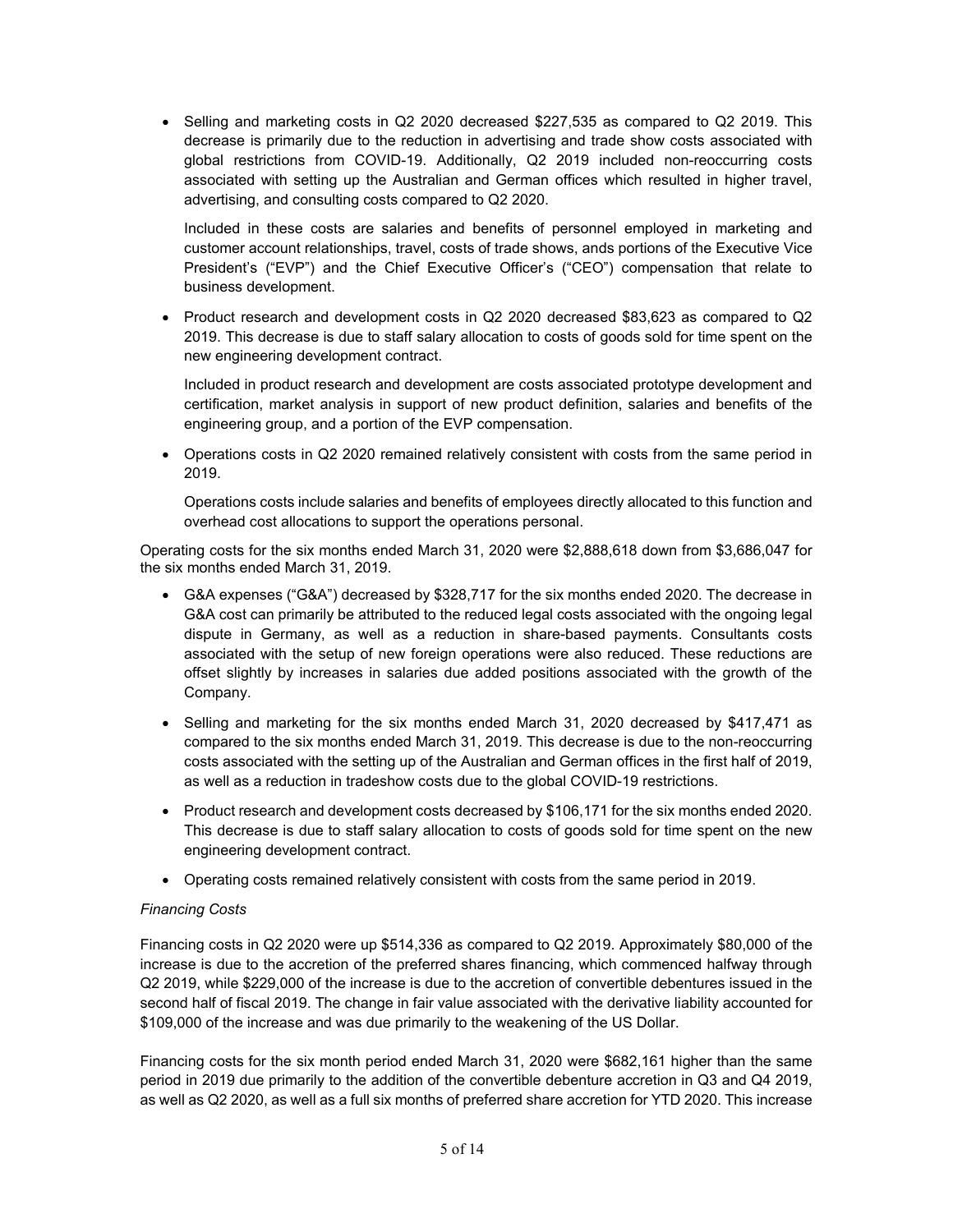is offset with a reduction in long term debt accretion due to an amendment with the Company's Senior Lender, wherein the monthly payments were reduced and comprised of interest only for four months commencing November 1, 2019 through February 1, 2020.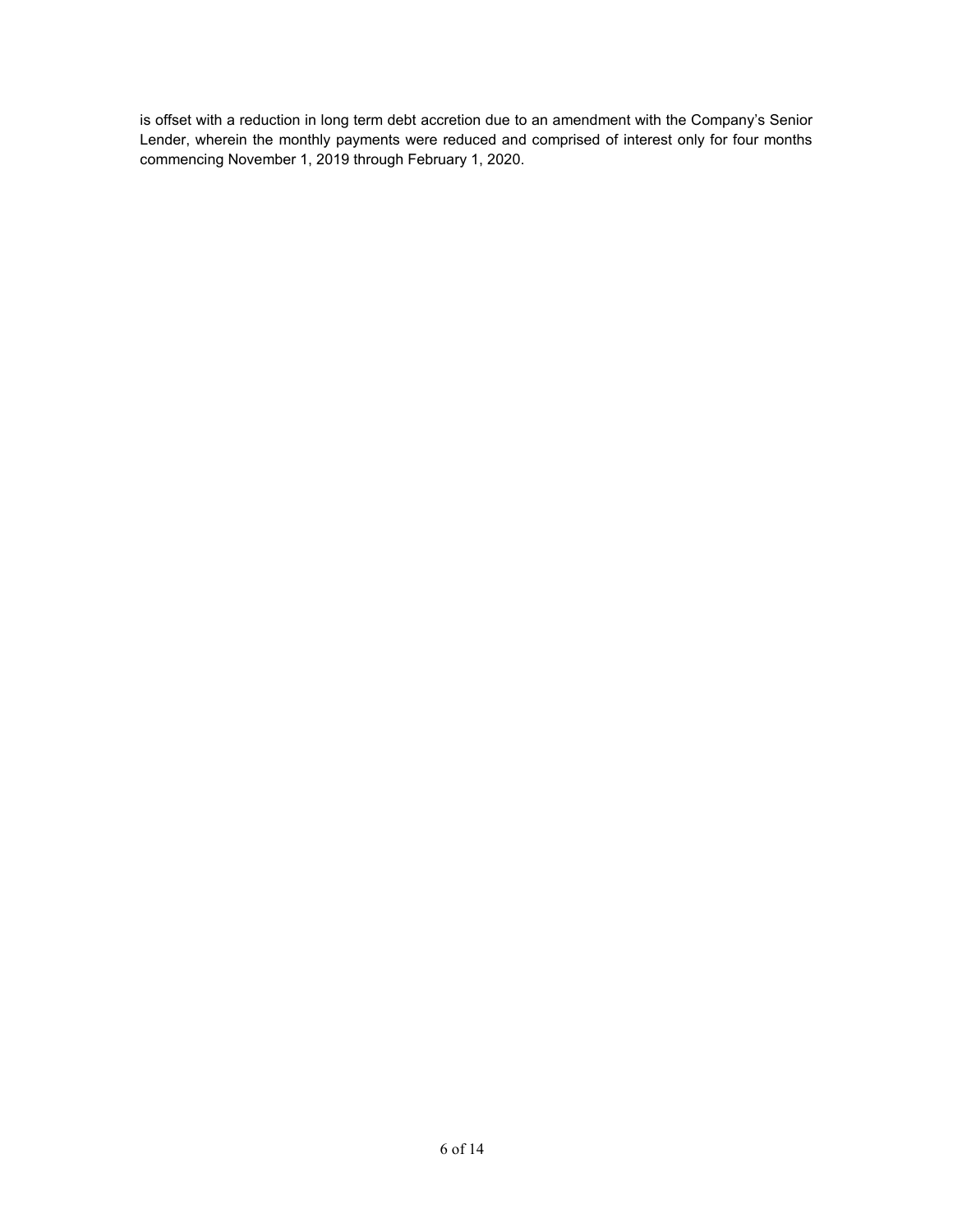**MANAGEMENT DISCUSSION OF FINANCIAL RESULTS** 

| <b>Operating activities</b>                         | Q2 2020     | Q <sub>2</sub> 2019 | <b>YTD 2020</b> | <b>YTD 2019</b> |
|-----------------------------------------------------|-------------|---------------------|-----------------|-----------------|
| Net loss                                            | (2,450,881) | (2, 160, 438)       | (4,036,982)     | (4,282,905)     |
| Share-based payments                                | 15,141      | 94,922              | 53,057          | 233,313         |
| Financing costs                                     | 864,862     | 350.526             | 1,351,213       | 669,052         |
| Amortization of capital assets                      | 43,589      | 38.695              | 89,608          | 74,850          |
| Amortization of leased assets                       | 42,900      |                     | 86,522          |                 |
| Warranty provision                                  | 36,514      | 12,122              | 90,153          | 52,423          |
| Unrealized<br>foreign<br>exchange<br>loss<br>(gain) | 470,855     | (105, 952)          | 418,219         | 93,898          |
|                                                     | (977, 020)  | (1,770,125)         | (1,948,210)     | (3, 159, 369)   |
| Net change in non-cash working<br>capital           | (1,936,232) | (909, 958)          | 308,555         | (698, 694)      |
| Cash flow used in operations                        | (2,913,252) | (2,680,083)         | (1,639,655)     | (3.858.063)     |
|                                                     |             |                     |                 |                 |

#### **Net Loss**

Net loss for Q2 2020 increased by \$290,443 over the net loss in Q2 2019. The increase in net loss can be attributed to an increase in financing costs associated with the convertible debentures and derivative liability. These are offset with decreased operating costs and the addition of engineering revenue associated with a new development contract, which did not exist in 2019.

#### **Share-based Payments**

Share-based payments were \$53,057 in the six-month period ended March 31, 2020, down from \$233,313 from the same period in 2019. This is due to the passing of time of older option grants, as each tranche is recognized on a graded vesting basis over the period in which the option vests. As of March 31, 2020 there were a total of 8,512,316 options outstanding, as compared to 10,382,316 for the same period in 2019.

# **Finance Costs**

Financing cost for the six month period ended March 31, 2020 were higher than the same period in 2019 primarily due to added accretion of convertible debentures issued in the second half of fiscal 2019 and second quarter of 2020, as well as the added accretion of the preferred shares issued in Q2 2019. This increase is offset with a reduction in long term debt accretion due to an amendment with the Company's Senior Lender, wherein the monthly payments were reduced and comprised of interest only for four months commencing November 1, 2019 through February 1, 2020.

# **Unrealized Foreign Exchange Loss (Gain)**

Unrealized foreign exchange loss in the three and six month period ending March 31, 2019 resulted from an unfavourable shift in foreign exchange rates during the period, specifically a weakening of the Canadian dollar against the US dollar, largely impacting the US denominated long-term debt. Unrealized foreign exchange gain in Q2 2019 resulted from a favourable shift in foreign exchange rates during the period. However, for the six-month period ended March 31, 2019 there was an overall loss on unrealized foreign exchange due to an unfavorable shift in rates.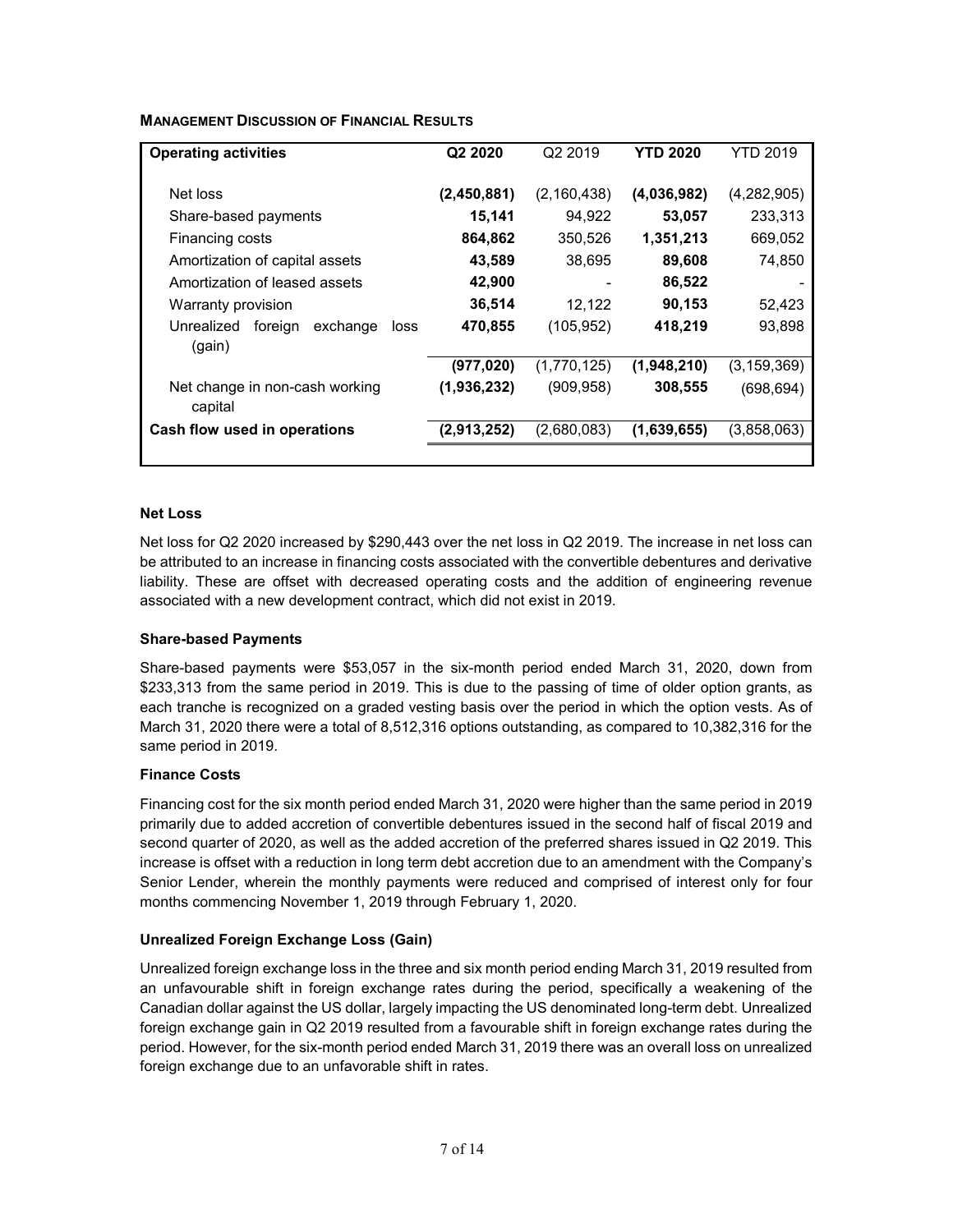# **Summary of Quarterly Results**

|               | 2020           |             | 2019        |             |                | 2018          |             |            |
|---------------|----------------|-------------|-------------|-------------|----------------|---------------|-------------|------------|
|               | Q <sub>2</sub> | ΟI          | Q4          | Q3          | Q <sub>2</sub> | ΟI            | Q4          | Q3         |
| <b>Sales</b>  | 1,638,778      | 2,802,161   | 825.492     | 774.670     | 973.140        | 854.647       | 119.069     | 1,355,668  |
| Net (loss)    | (2,450,881)    | (1,586,101) | (2,629,525) | (2,228,210) | (2, 160, 438)  | (2, 122, 467) | (1,638,569) | (220, 223) |
| Per share (1) | (0.01)         | (0.01)      | (0.01)      | (0.01)      | (0.01)         | (0.01)        | (0.01)      | (0.00)     |

(1) Basic and diluted

#### **LIQUIDITY AND CAPITAL RESOURCES**

#### **Liquidity**

The Company manages its capital with the prime objectives of safeguarding the business as a going concern, creating investor confidence, maximizing long-term returns and maintaining an optimal structure to meet its financial commitments and to strengthen its working capital position. At present, the capital structure of the Company is primarily composed of shareholders' equity and debt. The Company's strategy is to access capital, primarily through equity issuances, asset based lending, and other alternative forms of debt financing. The Company actively manages its capital structure and makes adjustments relative to changes in economic conditions and the Company's risk profile.

Eguana received \$4,470,411 from financing activities in Q2 2020 (Q2 2019 - \$2,540,830) and used \$2,913,252 in operations during Q2 2020 (Q2 2019 –\$2,680,083).

Working capital represents the Company's current assets less its current liabilities. The Company's liquidity, as measured by the Company's working capital deficit at the end of Q2 2020 was \$2,187,812 (September 30, 2019 – \$3,048,553).

As at March 31, 2020 the Company had net liabilities of \$13,769,063, which increased from \$11,020,980 at September 30, 2019. This can be primarily be attributed to the issuance of new convertible debentures in Q2 2020.

The Company has recorded \$4,586,316 in accounts payables and accrued liabilities, of which \$1,145,568 is in dispute. In addition, the Company has \$333,131 in short-term debt, \$1,966,720 in longterm debt, \$903,316 in debentures, \$233,694 in lease obligations, and \$200,784 in other liabilities payable over the next 12 months.

No unusual trends or fluctuations are expected outside the ordinary course of business.

The Company is currently in a dispute with a prior customer in Germany as a result of the cancellation of a supply contract. A claim has been prepared to recover 1,479,332 Euros (\$2,213,229 CAD) for unpaid invoices and interest, along with the option to claim an additional 903,584 Euros (\$1,351,852 CAD) for European inventories purchased to fulfil this contract. Litigation is inherently uncertain and while legal counsel advises that the Company has a strong case, the receivable is being carried on the books at near zero. A favorable outcome in the dispute would increase the current assets of the Company.

The above noted prior customer has made warranty claims related to the Company's first generation, 3 phase Comfort series product. Management believes this claim is without merit and that any product failures are tied directly to a fundamental system failure in the design for which the customer was solely responsible.

The Company's former contract manufacturer submitted a claim in the Court of Queen's Bench in Alberta against Eguana for 1,534,000 Euros (\$2,295,028 CAD) related to the cancellation of the above noted supply contract. The Company is disputing 799,000 Euros (\$1,195,389 CAD) of the amount the contract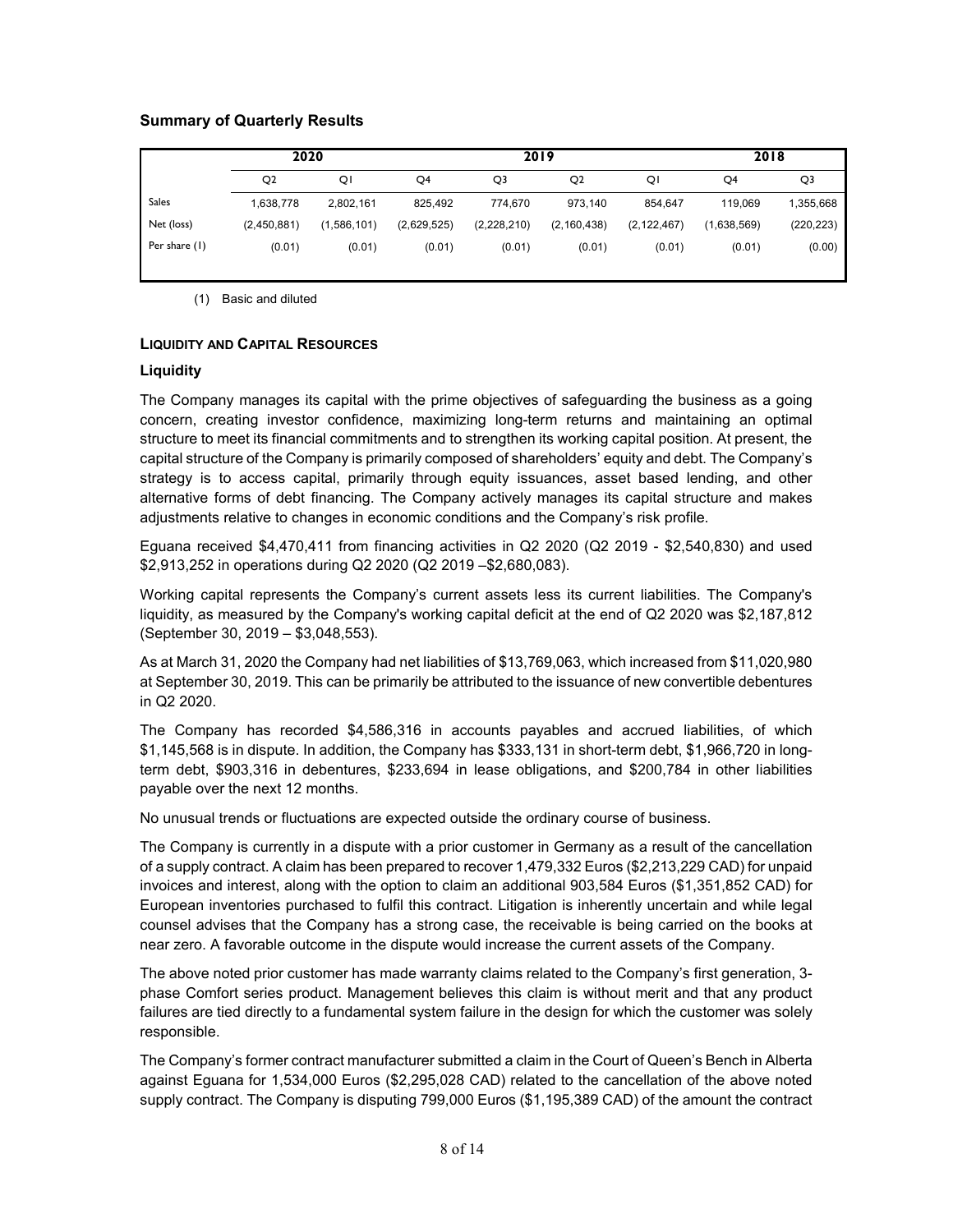manufacturer has claimed. The Company has recorded in its financial statements the undisputed amount, therefore a successful defense of the claim submitted by the former contract manufacturer would positively impact the Company. The Company has counter claimed the contract manufacturer for 6.8 million Euros (\$10.6M CAD).

# **Outstanding Debt**

In December 2017, the Company issued \$1,500,000 USD of debt, bearing an interest rate of 12.5% per annum which will be repaid in equal instalments starting in July 2018 for 30 months. In August 2018, the Company drew an additional \$750,000 USD bearing an interest rate of 12.5% per annum which will be repaid in equal instalments starting in March 2019 for 30 months. In October 2018, the Company drew the remaining \$750,000 USD from its Senior Lender, bearing interest at 12.5% per annum, which will be repaid in equal instalments starting in May 2019 for 30 months. As part of the Senior Loan, the Company issued 2,951,733 warrants which convert into an equal number of shares with an exercise price of \$0.17 and an expiry date of December 20, 2022. The exercisable warrants are exchangeable for \$1,000,000 USD after the earlier of a liquidity event or September 30, 2021. On December 31, 2019, the Company entered an amendment with its Senior Lender to the original loan agreement wherein the monthly payments were reduced and comprised of interest only for four months commencing November 1, 2019 through February 1, 2020. The Senior Loan will continue to bear interest at a rate of 12.5% per annum and will now be repaid February 1, 2022. In consideration for this, 4,161,333 common share purchase warrants were issued on January 22, 2020, at a price of \$0.06 per warrant for a period of five years from the date of issuance.

In August 2018, the Company entered into a loan agreement for general working capital for \$1,300,000 with its largest shareholder, DHCT II Luxembourg SARL. The loan is due one month after the final Senior Loan payment is made. The loan bore interest at a fixed annual rate of 8%. The interest is paid at the same time the loan is repaid. As consideration for the advance of the DHCT loan, which has a second priority lien on all the assets of Eguana and its material subsidiaries, the Company issued common shares purchase warrants, entitling the Lender to purchase an aggregate of up to 1,238,095 common shares at a price of \$0.21 per common share for a period of three years from the date of the loan.

In December 2018, the Company issued 715 Limited Partnership units at a price of \$1,000 per unit resulting in gross proceeds of \$715,000 via its subsidiary EGT Markets Limited Partnership. In February 2019, Eguana exercised its right to convert 715 EGT Markets Limited Partnership units to common shares of Eguana and issued 3,575,000 shares.

On February 7, 2019, the Company issued 300,000 shares of newly created Series A First Preferred Shares (the "Series A Shares") at \$10.00 per Series A Share (the "Issue Price") for aggregate gross proceeds of \$3,000,000 (the "Offering"). The Series A Shares were issued and sold to the Company's largest shareholder, DHCT II Luxembourg SARL (the "Investor"), the investment vehicle of funds managed by Doughty Hanson & Co Managers Limited. The Series A Shares are convertible by the Investor at any time into common shares of the Company at a price of \$0.24 per common share. The Company may force conversion of the Series A Shares once its TSX-V listed share price is equal to or greater than \$0.60 for at least 60 consecutive days. In connection with the Offering, the Company and the Investor also entered into a loan settlement and conversion agreement whereby an additional 134,860 Series A Shares were issued to the Investor at the Issue Price to replace the existing \$1,300,000 secured loan facility.

On June 21, 2019, the Company issued 3,012 unsecured convertible debentures ("Debentures") by way of a private placement, at a price of \$1,000 per debenture, for total gross proceeds of \$3,012,000. Each Debenture is convertible into 6,666.67 common shares and issued with 3,333.33 warrants. The debentures bear interest at 10% per annum, paid semi-annually, and mature on June 21, 2022.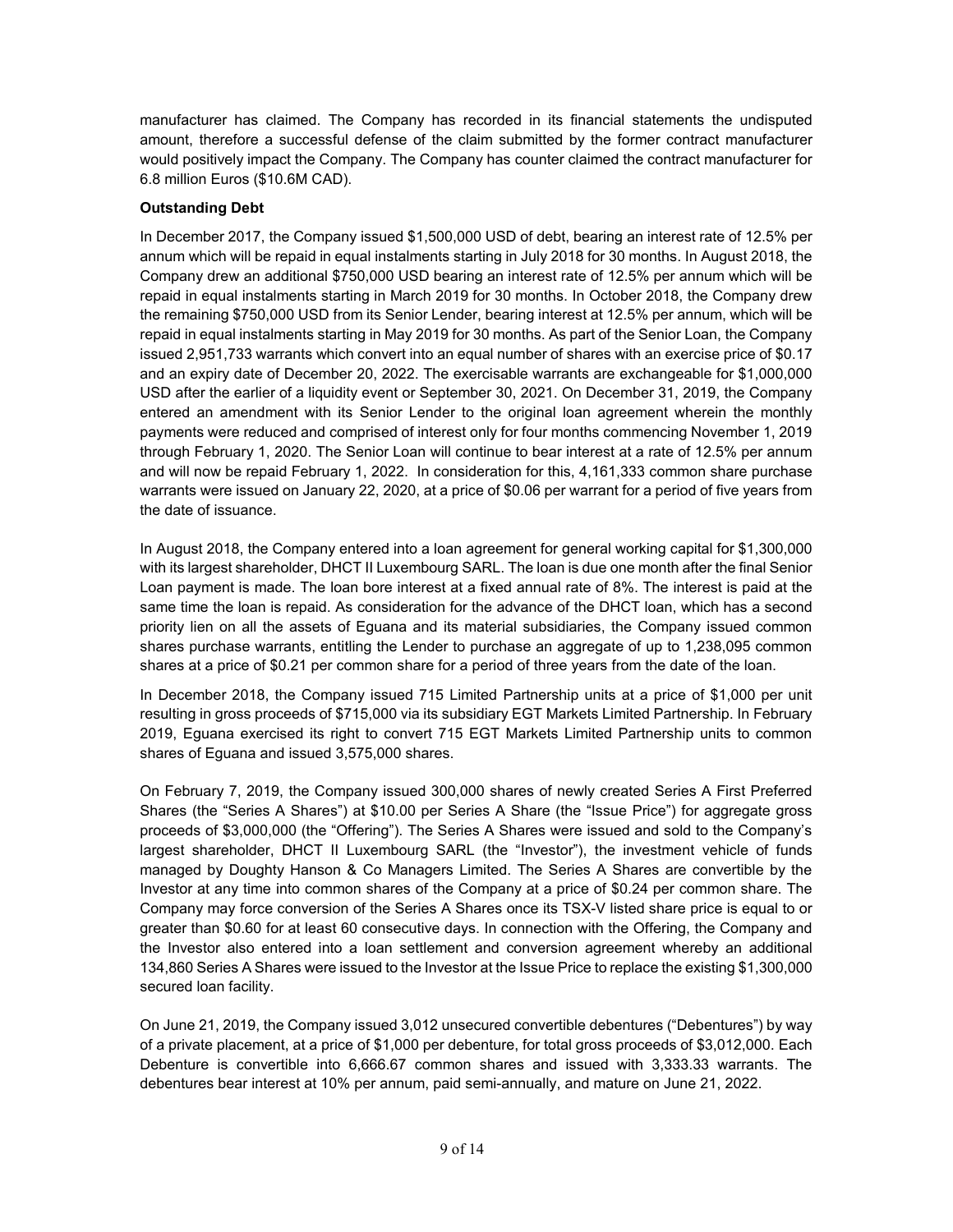On August 8, 2019, the Company closed the second tranche of the upsized debenture private placement. The Company issued 1,215 non-brokered unsecured convertible debentures at a price of \$1,000 per debenture, for total gross proceeds of \$1,215,000. The Company's largest shareholder, DHCT II Luxembourg SARL, subscribed for 1,200 of the total debentures issued. The second tranche of the debentures mature on August 8, 2022, with all other terms remaining identical to the first tranche.

In November 2019, the Company entered into a short-term bridge financing transaction ("Bridge Loan") in the amount of \$280,000 bearing an interest rate of 12.0% per annum for the initial three month period, and 24.0% per annum each month thereafter, and holds a maturity date of May 29, 2020. The Company has the right to prepay at any time a partial or the entire balance of the Bridge Loan outstanding together with accrued interest, without notice, penalty, or bonus. An administrative fee of 10% is due and payable on maturity date.

On March 13, 2020 the Company closed a strategic investment with ITOCHU Corporation ("ITOCHU") and issued 5,000 unsecured convertible debentures at a price of \$1,000 per debenture, for total gross proceeds of \$5,000,000. Each Debenture is convertible into 6,666.67 common shares and issued with 3,333.33 warrants. The Debentures bear interest at 10% per annum, paid semi-annually in cash or additional common shares, and mature on March 13, 2023.

Subsequent to quarter end, on April 7, 2020 the Company repaid the full amount outstanding on the Bridge Loan.

## **Shareholders' Equity and Shares Outstanding**

As at June 1, 2020 226,943,753 common shares are issued and outstanding, no change from March 31, 2020. As at June 1, 2020, there are common share purchase warrants representing the right to acquire 40,513,425 common shares, no change from March 31, 2020.

As at June 1, 2020 the Company has 8,512,316 stock options outstanding, no change from March 31, 2020. These options entitle the holders thereof to acquire up to 8,512,316 common shares. 7,932,324 stock options have vested as of today's date. The weighted average exercise price of the vested options is \$0.27 per share.

#### **Off-Balance Sheet Items**

As at March 31, 2020, the Company does not have any off-balance sheet arrangements that have, or are reasonably likely to have, a current or future material effect on Eguana's financial condition, results of operations, liquidity or capital expenditures.

#### **CAPITAL EXPENDITURES**

In Q2 2020, capital expenditures totaled \$113,094 (Q2 2019 - \$39,633) and were primarily with respect to the purchase of new lab equipment as well as assets for the contract manufacturing warehouse in Italy.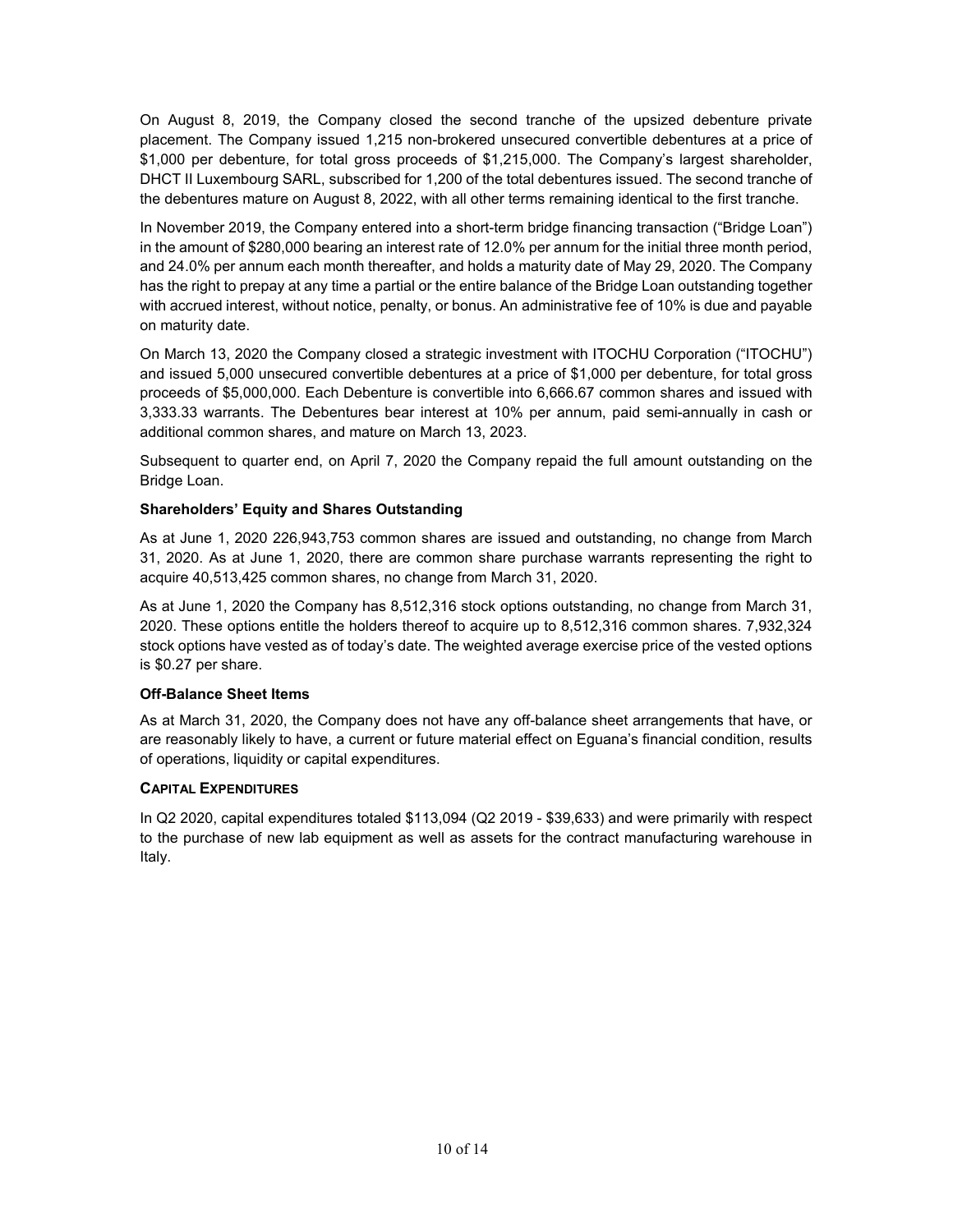## **RELATED PARTY TRANSACTIONS**

Salaries and benefits

The Company had the following related party transactions with respect to salary and benefits:

| <b>UGIQUIUS QUU DUIUIUS</b>      |                     |                     |                 |                 |
|----------------------------------|---------------------|---------------------|-----------------|-----------------|
|                                  | Q <sub>2</sub> 2020 | Q <sub>2</sub> 2019 | <b>YTD 2020</b> | <b>YTD 2019</b> |
|                                  |                     |                     |                 |                 |
| General and administrative       | 108,431             | 131.938             | 222.121         | 274.994         |
| Selling and marketing            | 64.716              | 72.241              | 134,759         | 170,887         |
| Product research and development | 15.184              | 16.747              | 31.453          | 36,159          |
|                                  | 188,331             | 220.926             | 388,333         | 482.040         |

Share based expenses to officers and a director was \$7,639 and \$26,949 for the three and six months ended March 31, 2020 (2019 - \$30,869 and \$87,094).

Included in accounts payable and accrued liabilities is \$638,392 (September 30, 2019 - \$448,135) due to directors and key management personnel.

During six-month period ended March 31, 2020 the Company paid \$78,690 (2019 - \$78,690) to its former CEO as part of a settlement agreement and incurred \$32,930 (2019 - \$42,082) of accretion as the obligation matures.

#### **RISK FACTORS AND RISK MANAGEMENT**

Our risk factors and risk management are detailed in the annual MD&A filed on SEDAR at [www.sedar.com](http://www.sedar.com/) on January 27, 2020 and have not materially changed since that time.

#### **Going Concern**

The condensed interim consolidated financial statements were prepared on a going concern basis. The going concern basis assumes that the Company will continue its operations for the foreseeable future and will be able to realize its assets and discharge its liabilities and commitments in the normal course of business.

At March 31, 2020, the Company had not achieved profitable operations since its inception and had accumulated a deficit of \$72,705,510 (September 30, 2019 - \$68,668,528) and incurred a loss from operations for the six-month period ended March 31, 2020 of \$2,267,553 (2019 - \$3,521,259). Whether and when the Company can attain profitability from operations is uncertain. The lack of profitable operations results in material uncertainties that may cast significant doubt on the Company's ability to continue as a going concern.

At March 31, 2020 the Company has a working capital deficiency of \$2,187,812 (September 30, 2019 – \$3,048,553).

The ability of the Company to continue as a going concern is dependent on completing equity or debt financings and generating profitable operations in the future in order to meet liabilities as they come due and enable the Company to continue operations. The ability to continue as a going concern may be adversely impacted by the loss of customers and declining sales per customer. To address its financing requirements, the Company may seek financing through the issuance of common shares, preferred shares, EGT Markets Limited Partnership units, debentures or other securities of the Company or its subsidiaries. The outcome of these matters cannot be predicted at this time.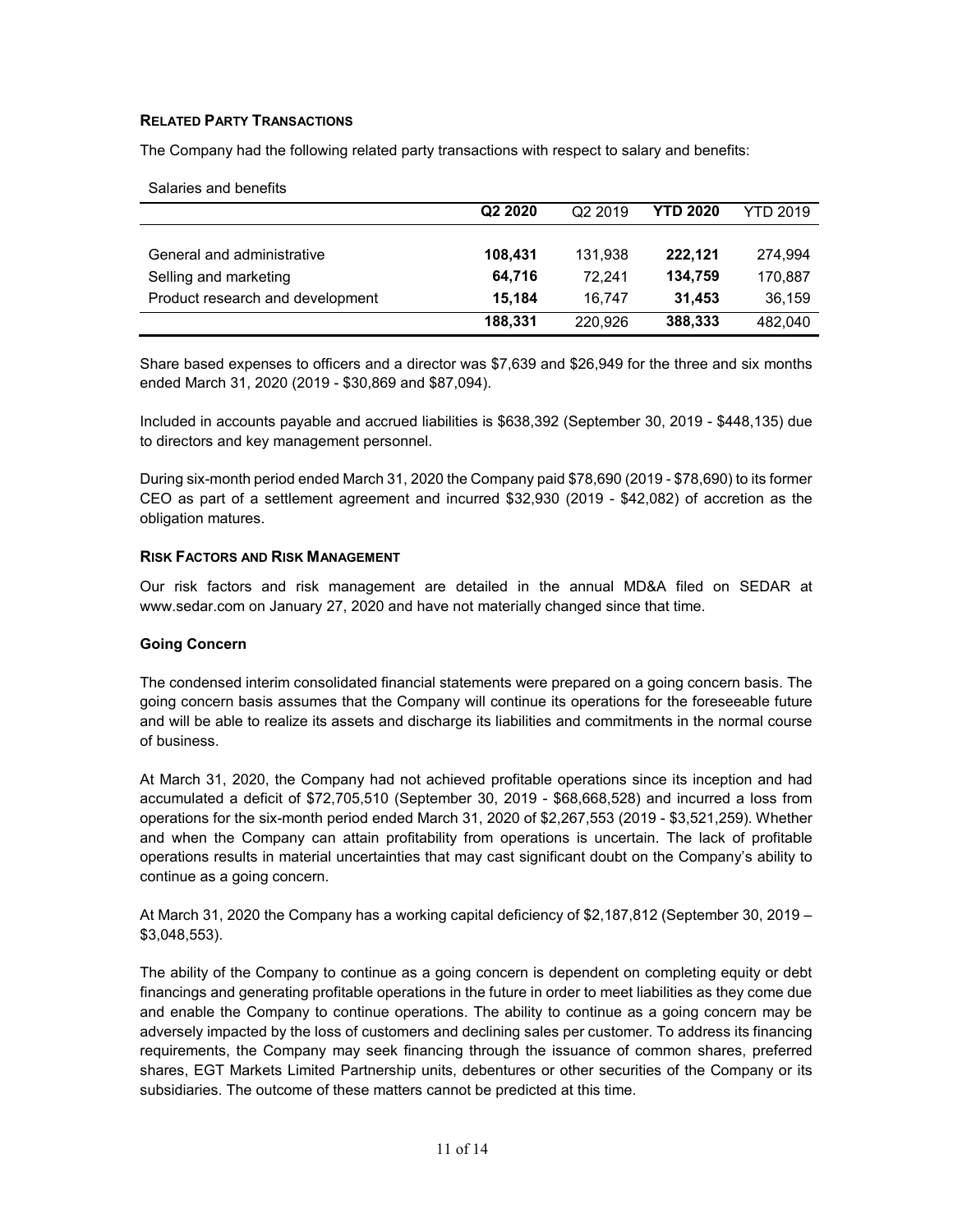## **Government Regulation**

The operations of Eguana are subject to a variety of federal, provincial and local laws, regulations, and guidelines, including laws and regulations relating to health and safety, the conduct of operations, the protection of the environment, the operation of equipment used in its operations and the transportation of materials and equipment it provides for its customers. Of particular relevance to Eguana's business, the laws and regulations related to the interconnection of behind the meter energy resources and to the installation of lithium batteries are covered by an evolving set of regulations that are similar in scope but differ in detail in each region in which the company operates. Changes to these regulations often require investment in redesign and recertification of the company's products and may increase the cost of the product, but they affect Eguana and its competition equally with the net effect of limiting competition to those who make these investments and deferring any potential commoditization of our product category. Eguana believes that it is currently in compliance with such laws and regulations. Eguana intends to invest financial and managerial resources to ensure such compliance and will continue to do so in the future; however, it is impossible for Eguana to predict the cost or impact of such laws and regulations on Eguana's future operations. Eguana's products are currently certified for use in Germany, the United Kingdom, France, Australia, and North America. The technical associations that are prevalent in maintaining the grid interconnection and safety standards in these countries are VDE, Australian Standards, UL, CSA, IEC, EN and FCC. The specific standards that are actively maintained for compliance by Eguana are VDE 4105, G98, AS 4777, UL 1741, UL 9540, IEC 62109 and IEC 61000.

#### **COVID-19 Based Risk**

The COVID-19 global pandemic has created some unprecedented risks in Eguana's business, some of which are detailed here. The global supply chain has been disrupted with lockdowns in many countries, some of whose industries are part of Eguana's supply chain. There is a risk of the component costs increasing due to supply constraints and increases in shipping and logistics costs. The short- and medium-term impacts are unprecedented in modern history and remain difficult to estimate at this time. The extent of the global economic damage remains unknown but it is expected to be severe and economic recession, market volatility and political uncertainty may last many months or years as global supply chains, labour forces and credit markets recover. This may impact companies abilities reach the targeted sales numbers, gross margin objectives, and safe and healthy work places. Eguana has taken precautionary steps to mitigate the associated risks.

#### **ACCOUNTING POLICIES**

There have been no changes to the Company's critical accounting estimates and policies in the six months ended March 31, 2020 for the adoption effective October 1, 2019 of IFRS 16, Leases ("IFRS 16") and IFRIC 23, Uncertainty over Income Tax Treatments ("IFRIC 23"). Significant accounting policies are disclosed in note 4 of the annual audited consolidated financial statements for the year ended September 30, 2019.

#### **Recently issued accounting pronouncements**

# **Adoption of new and amended standards**

#### *IFRS 16, Leases*

Effective October 1, 2019, the Company adopted IFRS 16 using the modified retrospective approach. The new standard requires a lessee to recognize in the statement of financial position: a liability for future lease payments (the lease liabilities) and an asset for the right to use the underlying leased asset during the lease term (the lease assets).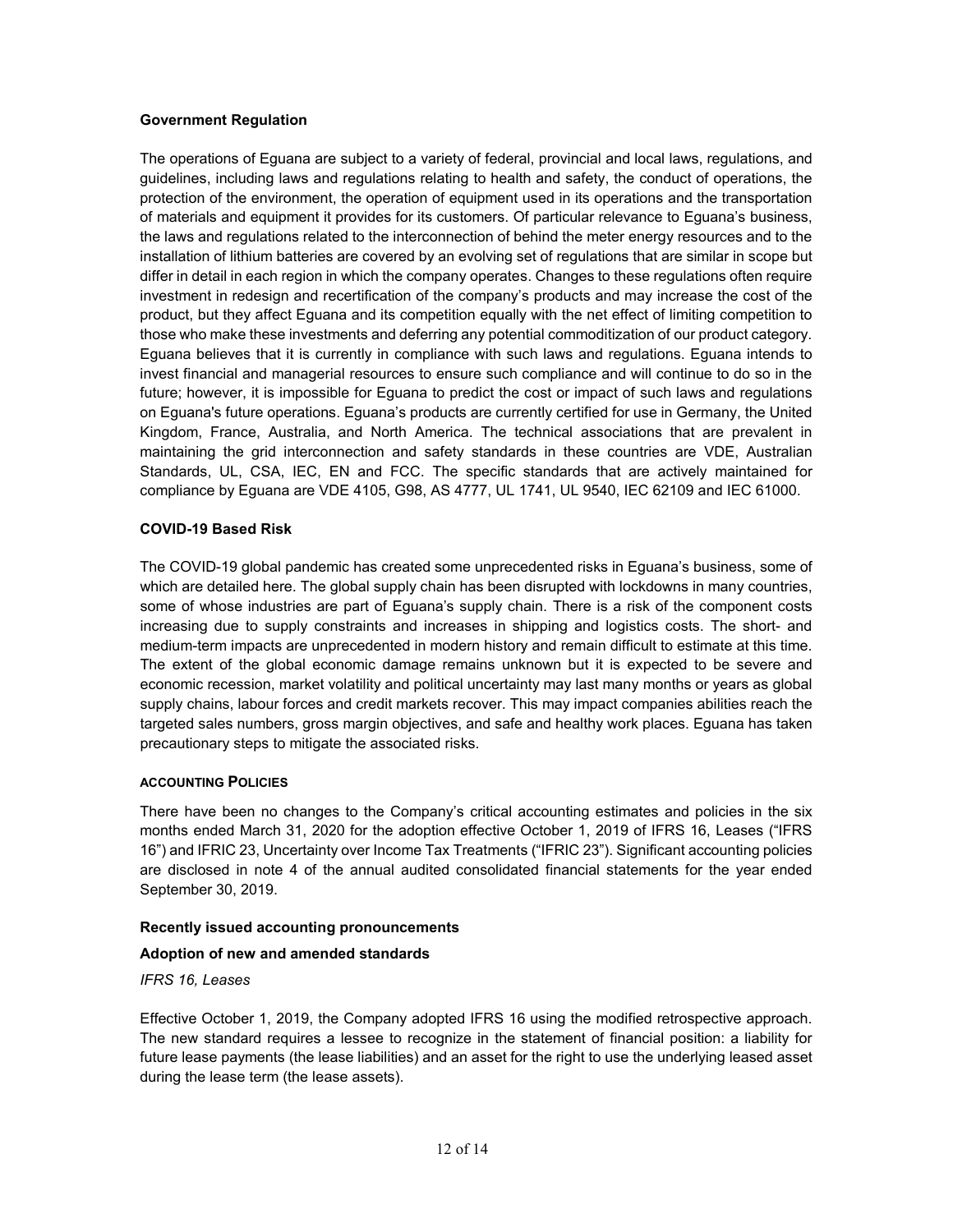The Company recognized the initial effect of applying IFRS 16 as an increase in the right-of-use asset in the amount of \$551,796, with a corresponding increase to the lease liability in the same amount. The right of use asset was offset with a previously recorded lease inducement of \$41,210. Comparative information has not been restated and continues to be reported in accordance with the standards and accounting policies in effect prior to October 1, 2019.

Further details of the transition to IFRS 16 can be found in note 22 of the condensed interim consolidated financial statements ended March 31, 2020.

# *IFRIC 23, Uncertainty over Income Tax Treatments*

Effective October 1, 2019, the Company adopted IFRIC 23, Uncertainty over Income Tax Treatments. There have been no significant changes to disclosures or measurement of income taxes as a result of this application.

# **Accounting Pronouncements Issued but Not Adopted**

There were no new or amended accounting standards or interpretations issued during the six months ended March 31, 2020 that are applicable to the Company in future periods.

## **ADVISORY SECTION**

## **Forward-Looking Statements**

This MD&A contains forward-looking information and forward-looking statements (collectively, "forwardlooking statements") within the meaning of applicable securities laws that and are based on certain assumptions and analysis made by the Company's management as of the date of this MD&A. Forwardlooking statements include, without limitation, statements with respect to investment objectives and strategy, the development plans of the Company, regulatory changes, availability of customers, market penetration, the Company's intentions, results of operations, levels of activity, future capital and other expenditures (including the amount, nature and sources of funding thereof), business prospects and opportunities, construction timetables, extent of solar resource usage and future growth and performance opportunities. The words "believes", "expects", "expected", "plans", "may", "will", "projects", "anticipates", "estimates", "would", "could", "should", "endeavours", "seeks", "predicts", "intends", "potential", "opportunity", "target" or variations of such words of similar expressions thereto and the negatives thereof, identify forward-looking statements. In particular, this MD&A includes forward-looking statements with respect to the future dynamics and size of the solar PV and energy storage market and segments thereof; statements concerning the Company's expectations of future relationships as well as the size of the market for power electronics; statements concerning the Company's sales; and statements concerning factors which management believes may be relevant in assessing whether the Company's plans are achievable.

Forward-looking statements are necessarily based upon management's perceptions of historical trends, current conditions and expected future developments, as well as a number of specific factors and assumptions that, while considered reasonable by the Company as of the date of such statements, outside of the Company's control and are inherently subject to significant business, economic and competitive uncertainties and contingencies which could result in the forward-looking statements ultimately being entirely or partially incorrect or untrue.

Certain forward-looking statements contained in this MD&A about prospective results of operations, financial position or cash flows may constitute "future oriented financial information", is based on assumptions about future events, is given as at the date hereof and including economic conditions and